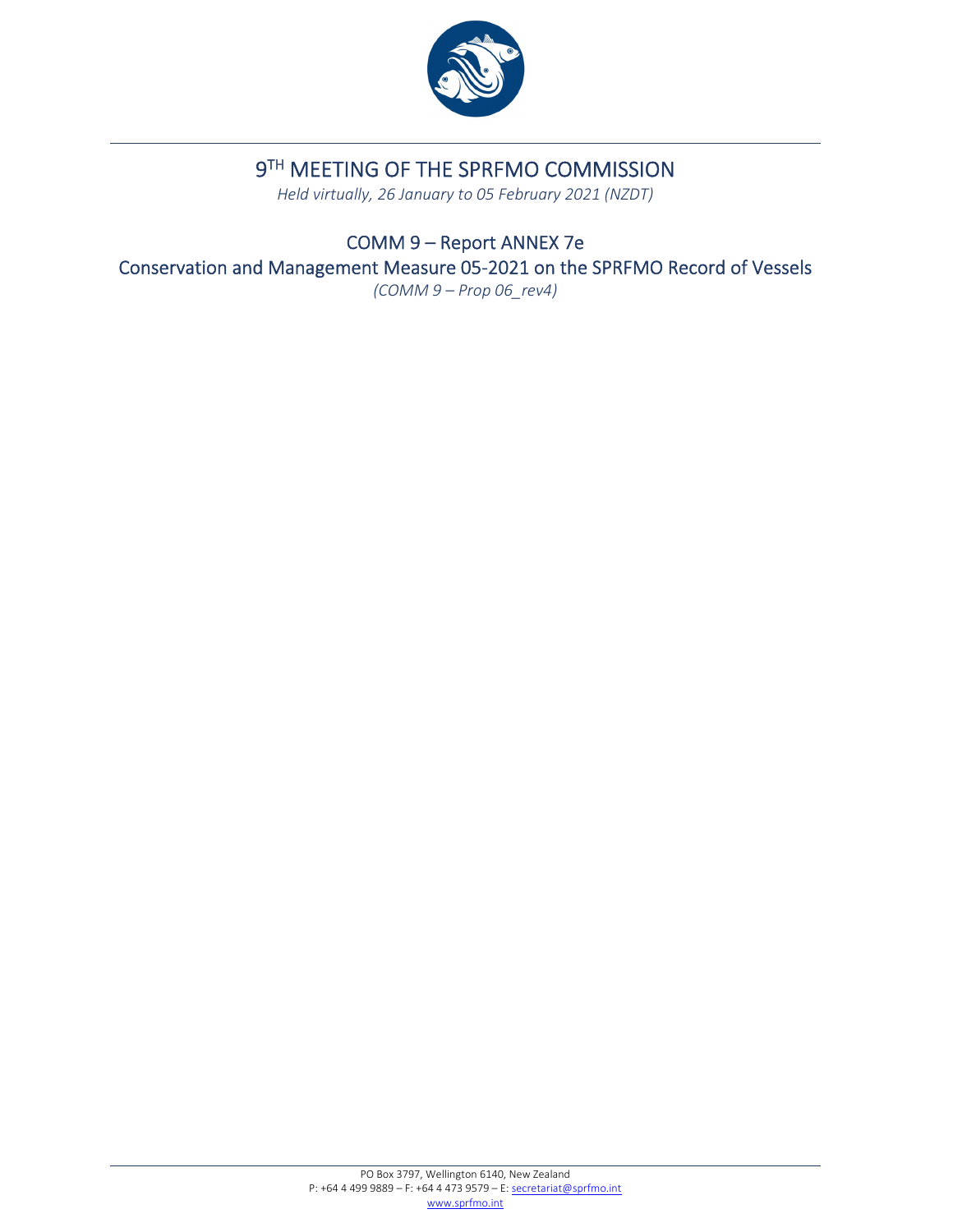

## CMM 05‐2021

### Conservation and Management Measure for the Establishment of the Commission Record of Vessels Authorised to Fish in the Convention Area

*(Supersedes CMM 05‐2019)*

### The Commission of the South Pacific Regional Fisheries Management Organisation;

*RECALLING* Article 27 (1)(a) of the Convention regarding the establishment of appropriate procedures for effective monitoring, control and surveillance of fishing and to ensure compliance with this Convention and the Conservation and Management Measures (CMMs) adopted by the Commission, including the establishment and maintenance of a Commission record of vessels authorised to fish in the Convention Area;

*CONSIDERING* that according to Article 1 (1)(h) of the Convention, "fishing vessel" means any vessel used or intended for fishing, including fish processing vessels, support ships, carrier vessels and any other vessel directly engaged in fishing operations;

*NOTING that Article 19(2)(b) of the Convention stresses the need to avoid adverse impacts on, and ensure access to fisheries by, subsistence, small‐scale and artisanal fishers and women fish workers when establishing CMMs for fishery resources covered by the Convention.*

*TAKING INTO ACCOUNT* the provisions of Articles 23 and 25 of the Convention, regarding Data collection, compilation and exchange and Flag State duties;

*ADOPTS* the following CMM in accordance with Articles 8 and 27 of the Convention:

- 1. The appropriate government authorities of Members and Cooperating Non‐Contracting Parties (CNCP) shall only authorise fishing vessels flying their flag to fish in the Convention Area where they are able to exercise effectively their responsibilities in respect of such vessels under the Convention, including relevant CMMs adopted by the Commission, and in accordance with relevant international law.
- 2. Each Member and CNCP will take into account the history of fishing vessels and operators with respect to their compliance (or non-compliance) with relevant CMMs when considering whether or not to authorise a particular fishing vessel flying its flag to fish in the Convention Area. Members and CNCPs shall ensure that no authorisation to fish in the Convention Area is issued to or maintained for a vessel included on any Regional Fisheries Management Organisation Illegal, Unreported and Unregulated (IUU) vessel list or on the IUU vessel list of the Commission for the Conservation of Antarctic Marine Living Resources.
- 3. Each Member or CNCP shall take necessary measures to ensure that vessels flying their flag and authorised to fish in the Convention Area have a sufficient level of ownership by citizens, residents or legal entities within its jurisdiction to allow enforcement action to be effectively taken against them.
- 4. Each Member and CNCP is to maintain a register of fishing vessels entitled to fly its flag and authorised to fish in the Convention Area.
- 5. Members and CNCPs are to collect and include for each vessel on its register of fishing vessels entitled to fly its flag and authorised to fish in the Convention area, the data described in Annex 1 of this Measure.
- 6. For vessels not previously on the SPRFMO Record of Vessels Members and CNCPs shall inform the Executive Secretary of the vessels flying their flag authorised to fish in the Convention Area at least 15 days previous to the first entry of such vessels in the Convention Area for the purposes of fishing for SPRFMO fishery resources. In doing so, Members or CNCP shall provide the Executive Secretary the vessel's details, as indicated in Annex 1 of this Measure.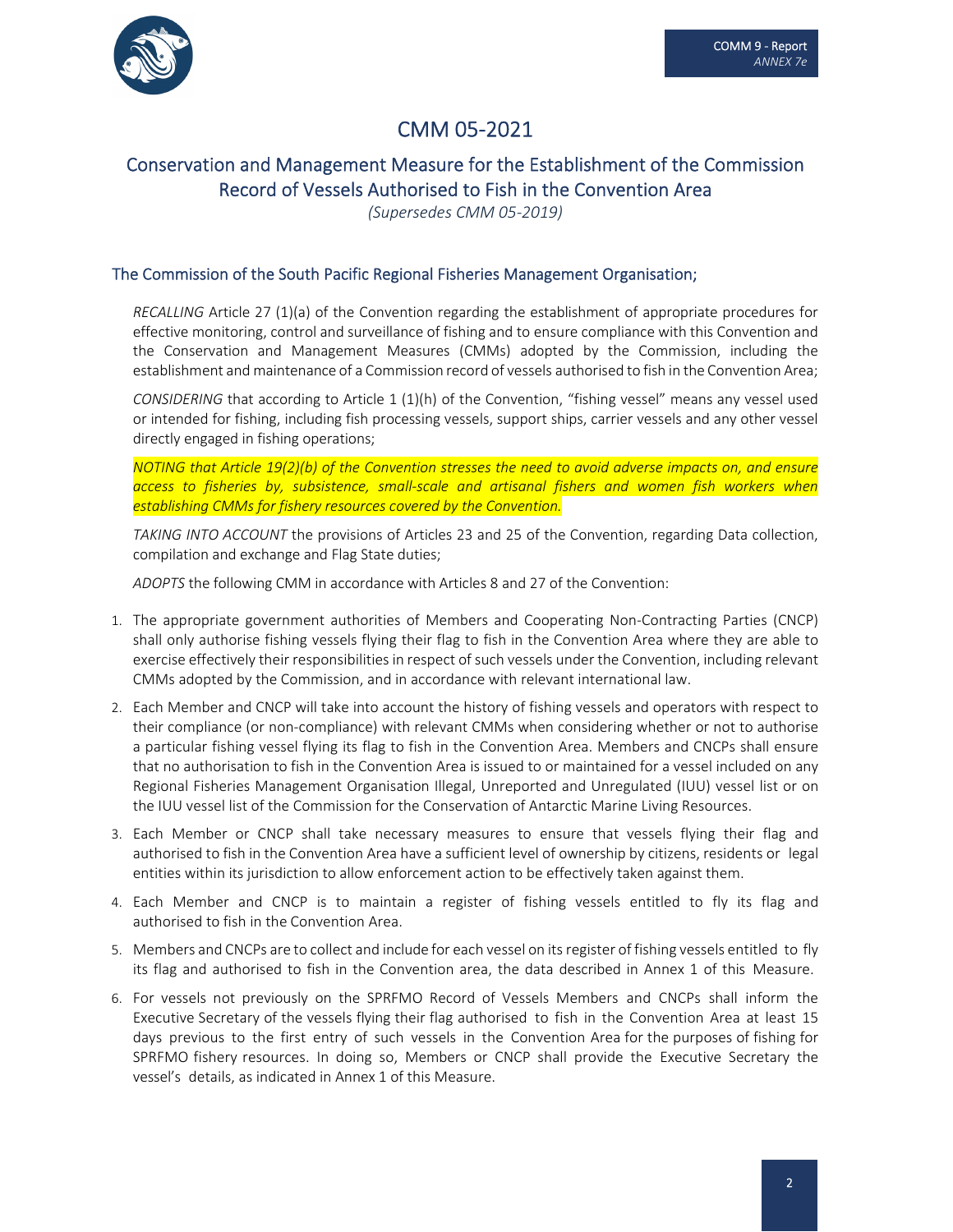

- 7. Members and CNCPs shall ensure that the vessel data specified in Annex 1 for the vessels flying their flag authorised to fish in the Convention Area is updated. Any modification regarding the vessel data shall be notified by the relevant Member or CNCP to the Executive Secretary within 15 days after such modification.
- 8. Members and CNCPs shall inform the Executive Secretary when authorisations to fish in the Convention area are revoked, relinquished or otherwise no longer valid. This information shall be submitted immediately or in any case in no more than 3 days of the date of any such change.
- 9. An authorisation entry on the SPRFMO Record of Vessels shall cease to be a valid entry when there is a change in any of the following details until the required information is updated:
	- a) Vessel flag state
	- b) International Radio call sign (if any)
	- c) Flag authorisation start date
	- d) Flag authorisation end date
	- e) UVI (Unique Vessel Identifier)/IMO number (if issued)
- 10. Where a notification indicates a change of Vessel flag, the Secretariat shall inform the previous flag State on the Record of Vessels of the notification within 5 days of receiving such notification in order to confirm the Vessel flag has changed.
- 11. The Commission Record of Vessels shall include all the fishing vessels on Member's and CNCP's records authorised to fish in the Convention Area, including the data submitted by Members and CNCPs according to Annex 1 of this Measure.
- 12. The Executive Secretary shall maintain the Commission Record of Vessels authorised to fish in the Convention Area. A summary of the Record of Vessels shall be publicly available on the SPRFMO website, according to the provision of paragraph 6 of CMM 02-2020 (Data Standards).
- 13. The Record of Vessels shall indicate which of the authorised vessels have been actively fishing for each year. To this end each Member and CNCP participating in fishing activities in the Convention shall notify the Executive Secretary of the vessels that are actively fishing or engaged in transhipment in the Convention Area. In the case of vessels involved in the *Trachurus murphyi* fishery, this information shall be submitted within 20 days of the end of each month. For vesselsinvolved in other fisheries within the Convention Area, this information shall be submitted on annual basis, within 30 days of the end of the year. The Executive Secretary shall maintain lists of the vesselsso notified and will make them available on the SPRFMOwebsite.
- 14. When a previously authorised vessel is no longer authorised by the Member or CNCP to fish within the Convention Area, such vessel shall not be deleted from the Record of Vessels, but labelled as "not currently authorised".
- 15. The Commission will review this CMM as required, to consider amendments to this measure to improve its effectiveness and to take into account, among others, the developments of the FAO Global Record initiative as relevant.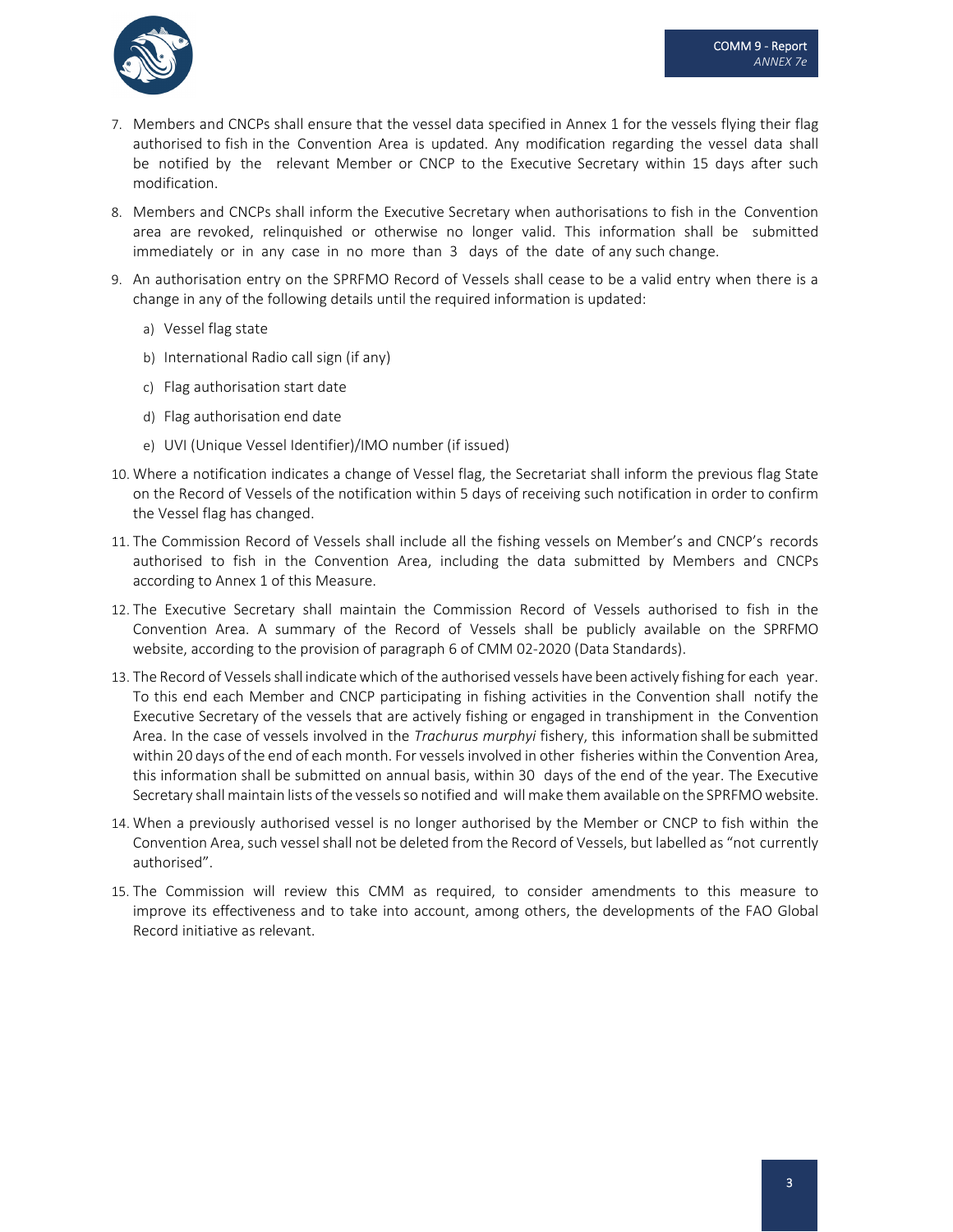



COMM 9 ‐ Report *ANNEX 7e*

### ANNEX 1

### Standard for Vessel Data

- 1. Members and CNCP are to collect data on an un‐aggregated (vessel by vessel) basis.
- 2. The following fields of data are to be collected, included on Member's and CNCP's authorised vessel records, and informed to the Executive Secretary, pursuant to paragraphs 6 and 7 of this measure.
	- a) Current vessel flag (using the codes indicated in Annex 2);
	- b) Name of vessel;
	- c) Registration number;
	- d) International radio call sign (if any);
	- e) UVI (Unique Vessel Identifier)/IMO number (if issued) $^1;$
	- f) Previous Names (if known);
	- g) Port of registry;
	- h) Previous flag (if any, and using the codes indicated in Annex 2);
	- i) Type of vessel (Use appropriate ISSCFV codes, Annex 10 of CMM 02‐2020 (Data Standards));
	- j) Type of fishing method(s) (Use appropriate ISSCFG codes, Annex 9 of CMM 02‐2020 (Data Standards));
	- k) Length;
	- l) Length type e.g. "LOA", "LBP";
	- m) Gross Tonnage GT (to be provided as the preferred unit of tonnage);
	- n) Gross Register Tonnage GRT (to be provided if GT not available; may also be provided in addition to GT);
	- o) Power of main engine(s) (kW);
	- p) Hold capacity  $(m^3)$ ;
	- q) Freezer type (if applicable);
	- r) Number of freezers units (if applicable);
	- s) Freezing capacity (if applicable);
	- t) Vessel communication types and numbers (INMARSAT A, B and C numbers)<sup>2</sup>;
	- u) VMS system details (brand, model, features and identification);
	- v) Name of owner(s);
	- w) Address of owner(s);
	- x) Date of inclusion into the SPRFMO Record;
	- y) Flag authorisation end date;
	- z) Flag authorisation start date;
	- aa) Good quality high resolution photographs of the vessel of appropriate brightness and contrast, no older than 5 years, which shall consist of:
		- i. one photograph not smaller than  $12 \times 7$  cm showing the starboard side of the vessel displaying its full overall length and complete structural features;
		- ii. one photograph not smaller than  $12 \times 7$  cm showing the port side of the vessel displaying its full overall length and complete structural features;
		- iii. one photograph not smaller than  $12 \times 7$  cm showing the stern taken directly from astern.

 $1$  Effective 1 January 2020, Members and CNCPs shall ensure that all fishing vessels flying their flag that are authorised to fish in the Convention Area have IMO numbers issued to them. Artisanal fishing vessels from coastal developing States of no more than 15 meters in length fishing for jumbo flying squid will not be required to provide such information if does not qualify to be issued one. Under that circumstance, these artisanal vessels must comply with international accepted identification and marking requirements, to identify the flag State, followed by the vessel's national registration or authorisation number (separated by a hyphen) as it appears in its flag State national registration certificate, and provide the information as an alternative of this <mark>requirement. T</mark>he flag state shall notify the Secretariat of the vessels to which this derogation applies at least 15 days before **their first <mark>entering into the</mark>** 

<sup>&</sup>lt;sup>2</sup> Artisanal fishing vessels <u>from coastal developing States</u> of no more than 15 meters in length, if not capable of having an INMARSAT system on board, shall comply with the communications and safety of human life on board requirements established for the high seas by its flag State, and provide the information as an alternative of this requirement. This exception will be revised by the Commission in 2026. Unless otherwi Commission, this derogation will expire on 1 January 2026.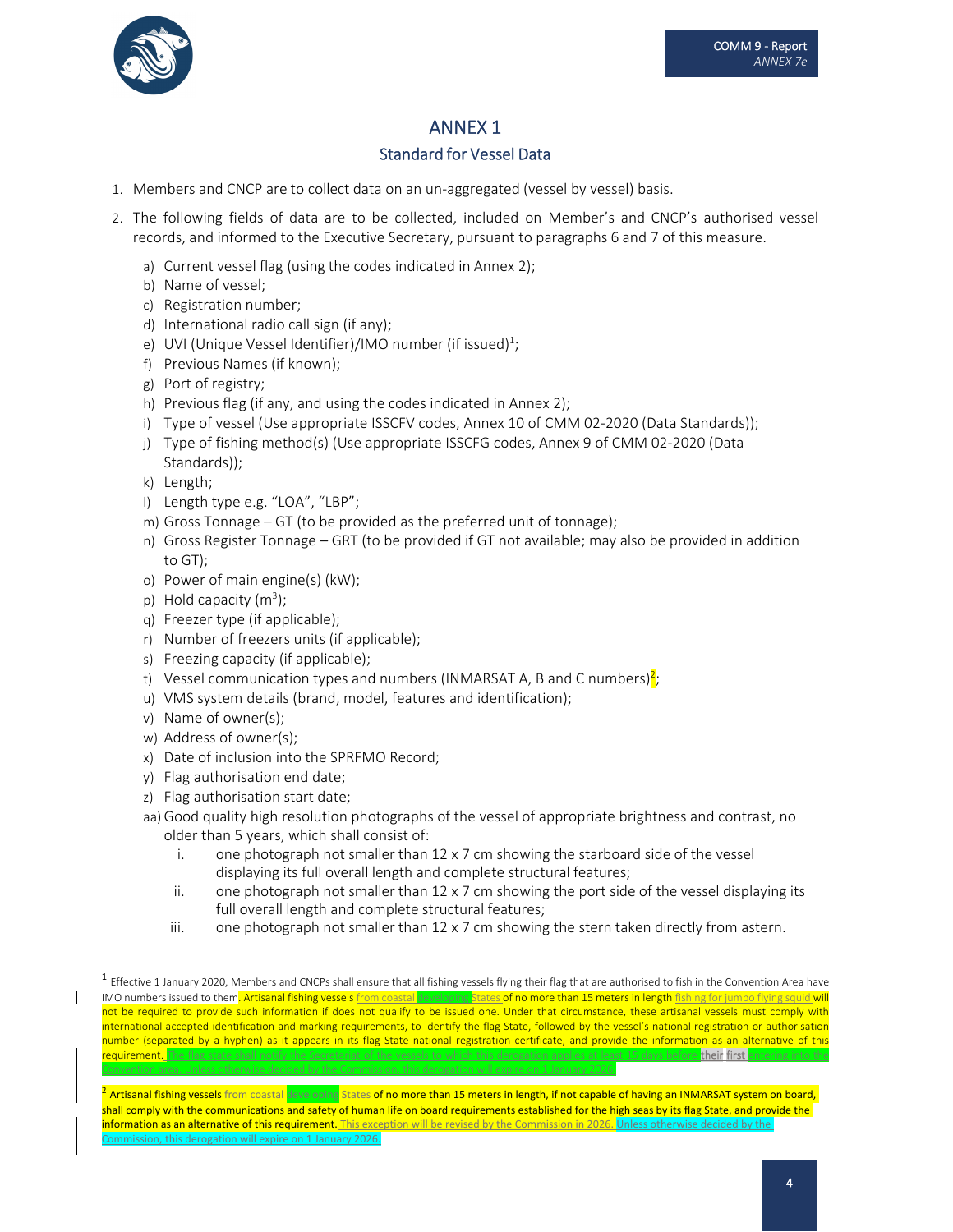

- 3. Each Member and CNCP shall, to the extent practicable, also provide to the Executive Secretary at the same time as submitting information in accordance with paragraph 2 of this Annex, the following additional information:
	- a) External markings (such as vessel name, registration number or international radio call sign);
	- b) Types of fish processing lines (if applicable);
	- c) When built;
	- d) Where built;
	- e) Moulded depth;
	- f) Beam;
	- g) Electronic equipment on board (i.e., radio, echo sounder, radar, net sonde);
	- h) Name of license owner(s) (if different from vessel owner);
	- i) Address of license owner(s) (if different from vessel owner);
	- j) Name of operator(s) (if different from vessel owner);
	- k) Address of operator(s) (if different from vessel owner);
	- l) Name of vessel master;
	- m) Nationality of vessel master;
	- n) Name of fishing master;
	- o) Nationality of fishing master.
- 4. When Members and CNCPs provide the data indicated in paragraph 2 of this Annex, they will do so in accordance with the specifications and format prescribed in Annex 8 of CMM 02‐2020 (Data Standards).